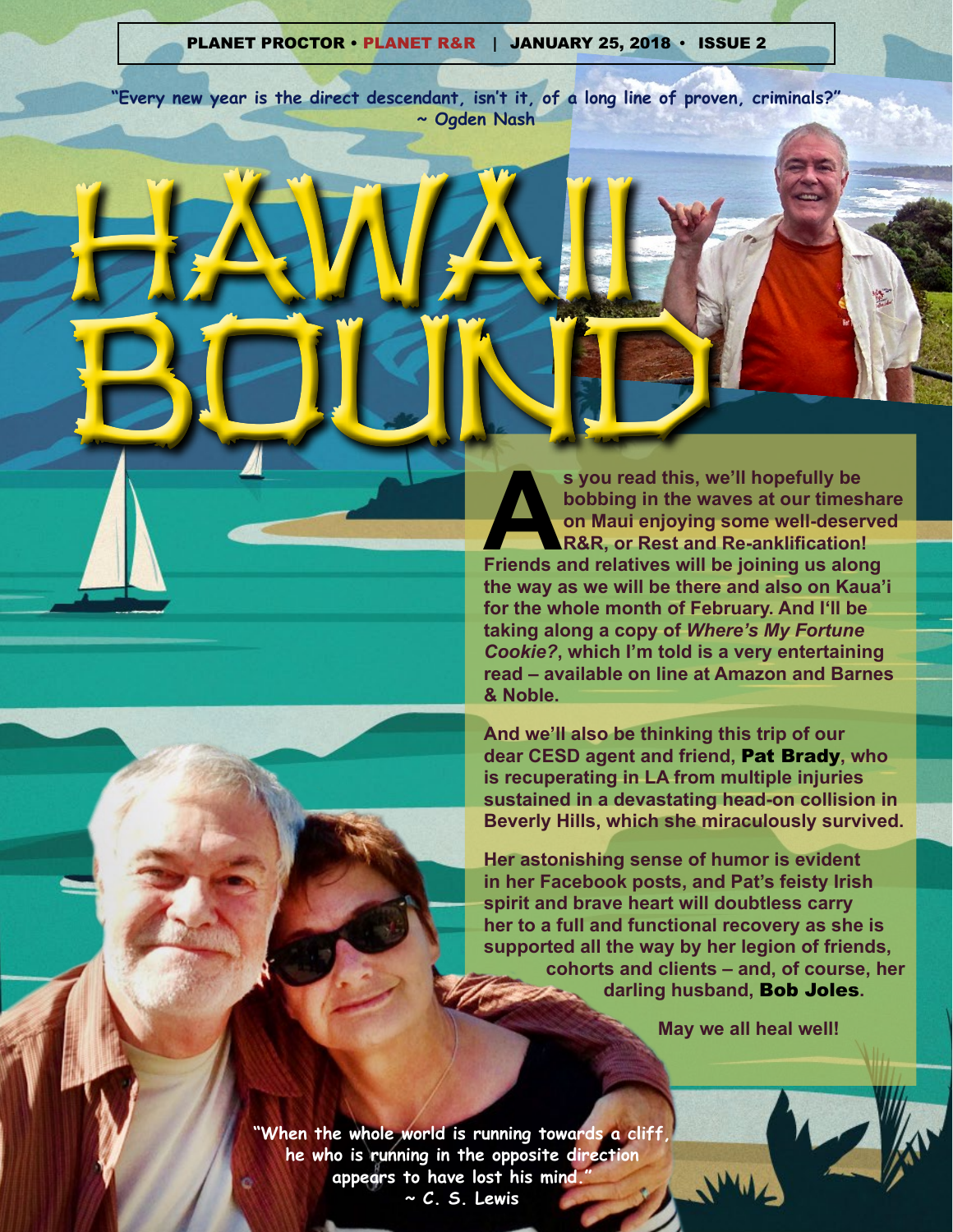### THE SHAPE OF LIQUOR

*Our friend M.C. Gwynne writes:*

**1999 HAT GUY FROM THE**<br>Black Lagoon was actured from Honolulu!! Ben Black Lagoon was actually from Honolulu!! **Ben Chapman** was his name and I met him in Baltimore some years ago at a Monster Convention. He invited me to his house next time I came to Hawaii, and so I did, some years later. …

"He invited me to dinner with him and his wife at some swank Waikiki hotel where their son was the bartender so we got a great table overlooking the lighted beach. Well, Bennie got pretty schnockered with his scotch-and-sodas over steaks and sauteed asparagus with Hollandaise, while I had a few glasses of a superb red Bordeaux with my fabulous steak. Bennie kept knockin' 'em back like fruit juice and



I could see his wife was getting concerned. She drank nothing.

"The place got crowded and noisy so we decided to leave. Fortunately, neither of us was driving and they lived on Seaside

just above Kalakaua so we walked Benny out of the noisy bar and under a full moon headed home. That big fat moon was mocking us. It didn't bode well I thought.

"Passing another semi-swank and smaller hotel on the beachside, Bennie insisted we have a nightcap before going home so we went in. Small crowd, very intimate, very quiet with an elegant bar area. Bennie was getting very loud now and being a large man in stature as well as voice, it wasn't long before we realized our drinks were not coming. Eventually a well-dressed Maitre d' kind of guy sauntered over and asked us very quietly to leave.

"Bennie stood his full height, towering over this guy, but being speechless-drunk and grinning like a hyena, he just stood there, so I gently took him by the arm, and his wife and I wheeled him towards the door.

"As a parting shot at this little weasel I said to him, 'Sir, do you know who this man is?' He stopped and stared at



the big man, now bigger than ever and weaving slightly. I continued, 'In fact sir you are unceremoniously ejecting from your place of business none other than the Creature from the Black Lagoon.'

"Bennie turned around and smiled as if receiving an award, and the ferret-eyed weasel looked at us both, took a breath and then replied indignantly, 'I don't care where he's from – you gotta leave.'

"We laughed into the street and all the way home, where we poured Bennie into the elevator and I kissed his wife, **Merrilee**, g'night. The door closed and I almost peed my pants with laughter…"

"This is a country that I don't want looking foolish, and it's not going to look foolish as long as I'm here." ~ **Donald J Trump**

#### GOING POSTAL

**THERE WAS A MAN WORKING FOR THE POST**<br> **The Office whose job was to process all the mail that**<br> **addressed "To God" in a shaky handwriting. He thought he** Office whose job was to process all the mail that had illegible addresses. One day, a letter came should open it to see what it was about. The letter read:

*Dear God, I am an 83-year-old widow, living on a very small pension. Yesterday someone stole my purse. It had \$100 in it, which was all the money I had until my*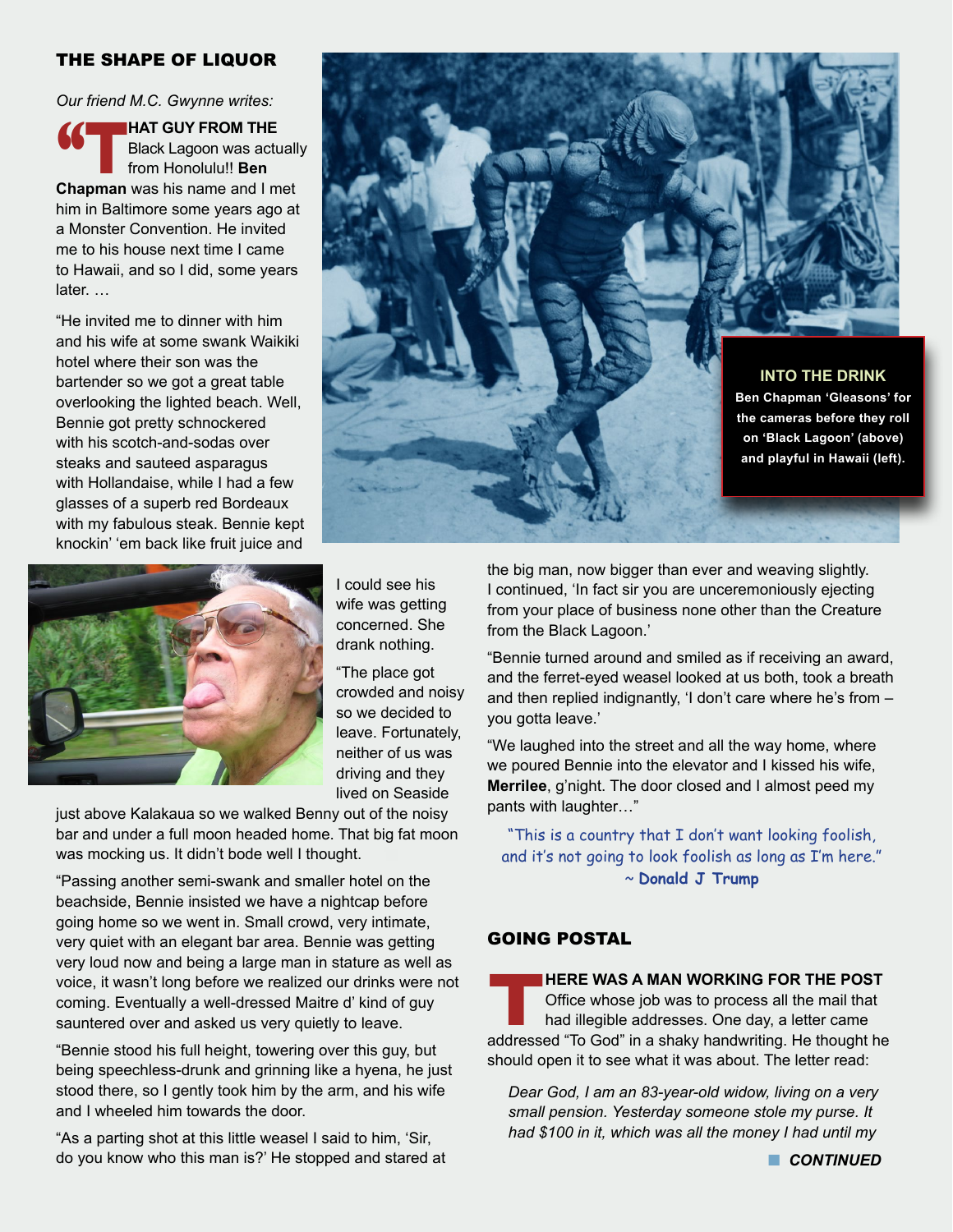*next pension payment. Next Sunday is Christmas, and I had invited two of my friends over for dinner. Without that money, I have nothing to buy food with, have no family to turn to, and you are my only hope...Can you please help me? Sincerely, Edna*

He was touched and showed the letter to his fellow workers. Each one dug into his or her wallet and came up with a few

dollars; and by the time he made the rounds, he had collected \$96, which they put into an envelope and sent it to the woman.

The rest of the day, all the workers felt a warm glow thinking of Edna and the dinner she'd be able to share with her friends. Christmas came and went, but a few days later, another letter came from the same old lady, and all the workers gathered around while the letter was opened. It read:

*Dear God, How can I ever thank you enough for what you did for me? Because of your gift of Love I was able to fix a glorious dinner for my friends. We had a very nice day, and I told them all of your wonderful gift, but, by the way, there was \$4 missing.* 

*I think it might have been those bastards at the Post Office!*

"We all do no end of feeling, and we mistake it for thinking." **~ Mark Twain** 

## IT'S JUST BUNK

**Here I UNTER WAS FOUR YEARS OLD AND WAS** staying with his grandfather for a few days. He been playing outside with the other kids when he came into the house and asked. "Grandpa, what's that staying with his grandfather for a few days. He'd been playing outside with the other kids when he came into the house and asked, "Grandpa, what's that called when two people sleep in the same bedroom, and one is on top of the other?" His grandpa was a little taken aback, but he decided to tell him the truth:

"Well, Hunter," he said, "It's called sexual intercourse." Little Hunter said "Oh, okay," and went back outside to play with the other kids.

But a few minutes later he came back in and said angrily, "Grandpa, it isn't called sexual intercourse, it's called bunk beds; and Jimmy's mom wants to talk to you."

> "And then you have the rich, and nothing was ever the same again." **~ Ernest Hemmingway**

## HOW?

**for MMIGRATION IS OUT OF CONTROL. VAST** hordes of illegal immigrants are overwhelming our nation. They do not speak our language, they degrade our culture. They drain our resources; **MMIGRATION IS OUT OF CONTROL. VAST**  hordes of illegal immigrants are overwhelming our nation. They do not speak our language, immigrants are murderers and rapists and thieves. Illegal



immigrants murdered my mother, wife, and children.

"We can make our nation great again, but we must solve the immigrant problem or we will surely lose control…"

**NOTE**: *This a translation of the original oral Apache interview with Geronimo, spokesman for the Apache Nation in 1874. It has been edited for content and clarity; for example, "immigrant" was substituted for the original "murdering paleface buffalo fuckers."*

> "When the debate is lost, slander becomes the tool of the loser." **~ Socrates**

# GETTING OFF

**UBS BASEBALL ANNOUNCER HARRY**<br>**Caray** got pulled over for speeding. An officer approached the car and asked for the registration. Harry tells him he can't give it to the o **Caray** got pulled over for speeding. An officer approached the car and asked for the registration. Harry tells him he can't give it to the officer because the car is stolen and then proceeds to explain that there's a loaded gun in the glove box and a dead body in the trunk.

Harry is asked to get out of the car and the officer explains things to his partner. The partner checks out the